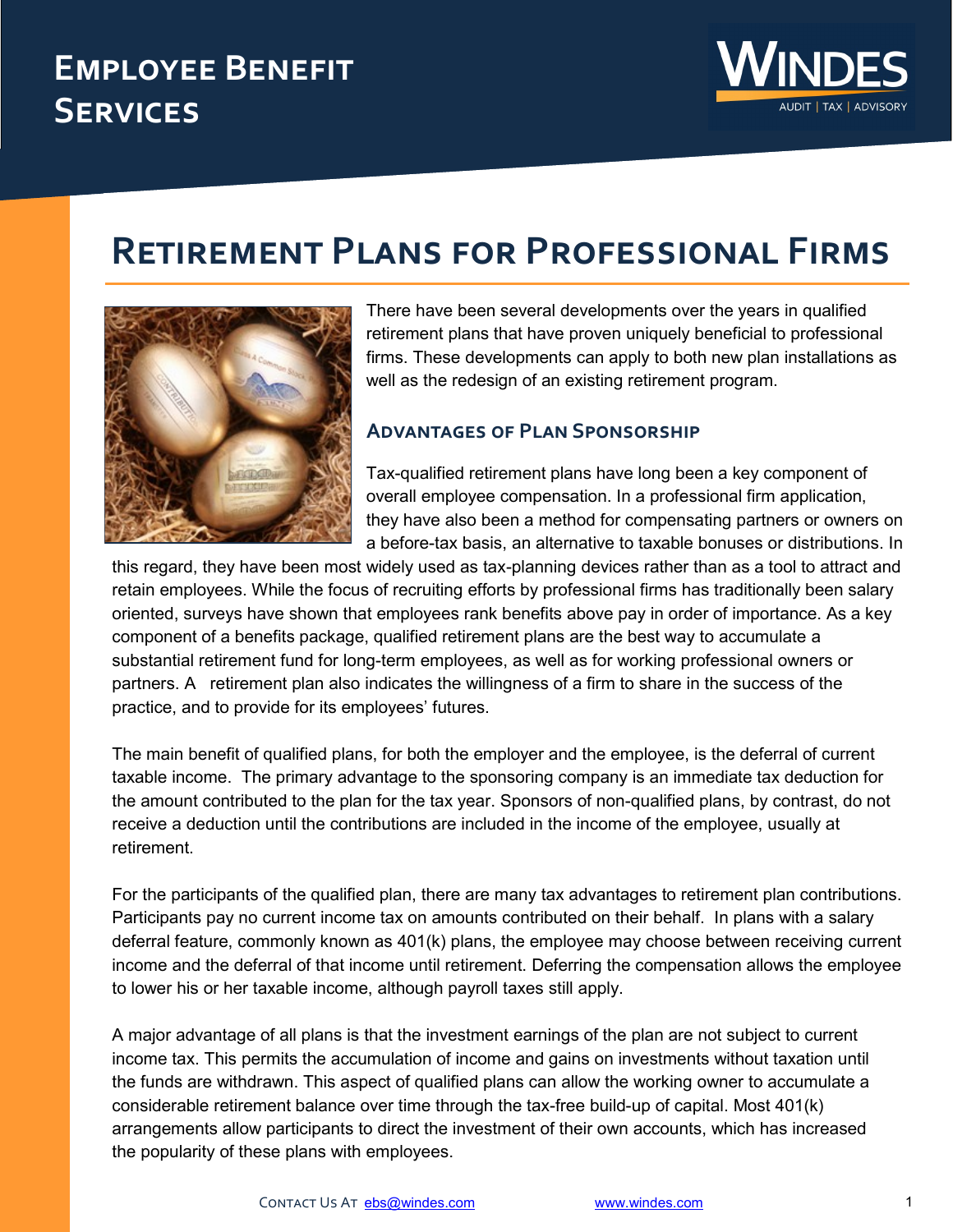## **Tiered Allocations**

Although qualified plans must not discriminate in favor of highly compensated employees, there are methods that allow for disproportionate contributions to be allocated on behalf of these participants. Through the use of a certain type of profit sharing plan allocation, a professional service employer can designate specific individuals to receive a larger relative share of the contribution than is made for other participants.

These plans, known as "tiered" profit sharing plans (also known variously as "cross-tested," "superintegrated" or "new comparability" plans), can be designated to meet the specific needs of a professional firm. By providing separate contribution levels (or tiers) for groups of employees, the plan can reflect the structure of the firm in terms of compensation and experience. The tiers can also apply to a specific individual.

#### EXAMPLE<sub>1</sub>

A law firm establishes a tiered profit sharing plan for the benefits of its partners and employees. The plan provides four tiers of contributions:

Senior partners will receive the legal maximum (currently \$56,000 per year); junior partners will receive 12.5% of compensation; associates will be allocated 8% of compensation; and the balance of employees will receive an allocation equal to 5% of pay.

Such an allocation must be tested for discrimination based on IRS regulations, and compensation for the plan purposes is limited to the first \$280,000 of pay. The plans generally work for situations where the participants in the higher tiers are relatively older than the lower tiers. These plans are often combined with a 401(k) feature that allows the lower paid employees to increase their retirement accounts at their individual discretion.

In an established plan, switching to a tiered allocation method provides significant advantages over traditional profit sharing plans or Simplified Employee Pension Plans (SEPs), which allocate contributions in proportion to pay. A tiered design can substantially shift the allocation in favor of the older business owner, while lowering the overall cost of retirement program:

|           | Age | Salary    | Pro-Rata Method | <b>Tiered Method</b> |
|-----------|-----|-----------|-----------------|----------------------|
| Partner   | 50  | \$280,000 | \$56,000        | \$56,000             |
| Associate | 35  | \$90,000  | \$18,000        | \$4,500              |
| Staff 1   | 30  | \$45,000  | \$9,000         | \$2,250              |
| Staff 2   | 25  | \$30,000  | \$6,000         | \$1,500              |
| Total     |     | \$445,000 | \$89,000        | \$64,450             |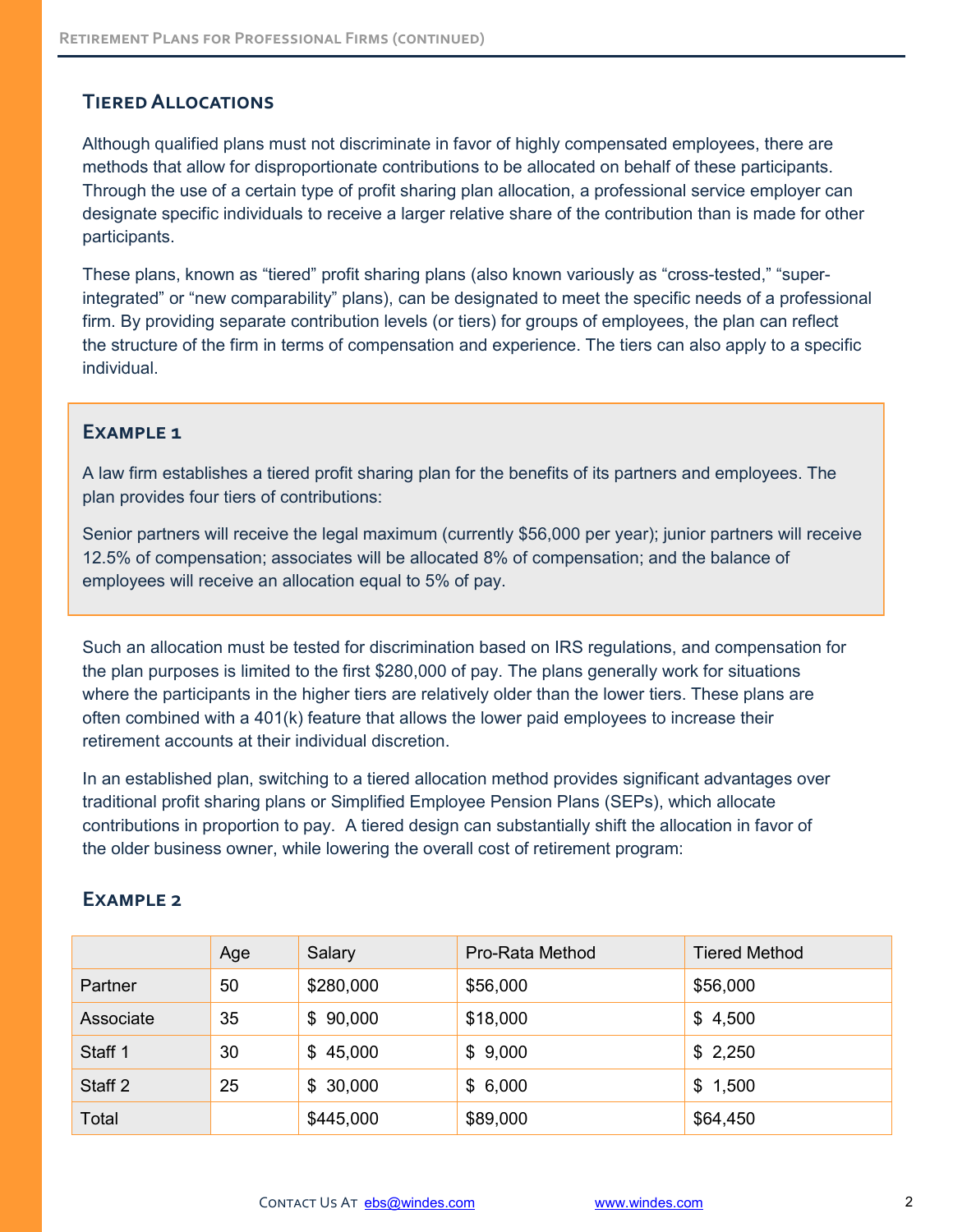#### **Defined Benefit Plans**

Several developments over the last few decades have increased the utilization of defined benefit plans by professional firms. These include the repeal of the combined plan limitation, increased benefit and compensation limits, and the creation of hybrid plans, known commonly as cash balance plans. As a result, defined benefit plan contributions are available to business owners, regardless of the growth of their defined contribution plan accounts.

#### **Example 3**

A 55-year-old attorney earning \$350,000 per year had been funding a 401(k)/profit sharing contribution for twenty-five years, which had grown to over \$1.5 million by 2018. In 2019, he establishes a defined benefit plan to provide maximum benefits at age 62. His projected annual contribution would be \$184,700, with a total accumulation of over \$2,000,000 at age 62. He can continue to fund his 401(k) plan, subject to limitations.

Unlike other types of plans, contributions to defined benefit plans are not limited to a set amount per year. The annual contributions to these plans are actuarially determined, based on the retirement benefits to be provided at a specified age. Like tiered profit sharing plans, defined benefit plans work best for older owners with a relatively younger work force, but can also benefit sole practitioners. Due to benefit increases, defined benefit contributions begin to exceed defined contribution limits as low as age 35, assuming sufficient salary.

When employees are involved, defined benefit plans used to be problematic. Due to their short window before retirement age, older employees required significant contributions and often made the adoption of the plan cost-ineffective for owners. This situation has been solved through the use of cash balance plans, usually in combination with a 401(k) plan.

Cash balance plans provide a "hypothetical account balance" that looks to the participant like a defined contribution account. Contribution amounts are specified by employee or groups and the employer guarantees an interest credit on the contribution. This type of plan allows the employer to specify a low contribution amount for their employees, regardless of age, such as \$1,000 per year or a benefit equal to 0.5% of pay. The key professionals receive much higher cash balance credits in the plan. Sufficient contributions must be provided in the 401(k) plan to satisfy the nondiscrimination requirements, but this is typically an extremely advantageous arrangement for the business owners, providing them significant contributions at a much lower employee cost than with a traditional defined benefit plan. For professional business owners who wish to fund maximum benefit at retirement, the results can be dramatic, as demonstrated in the following example on the next page.